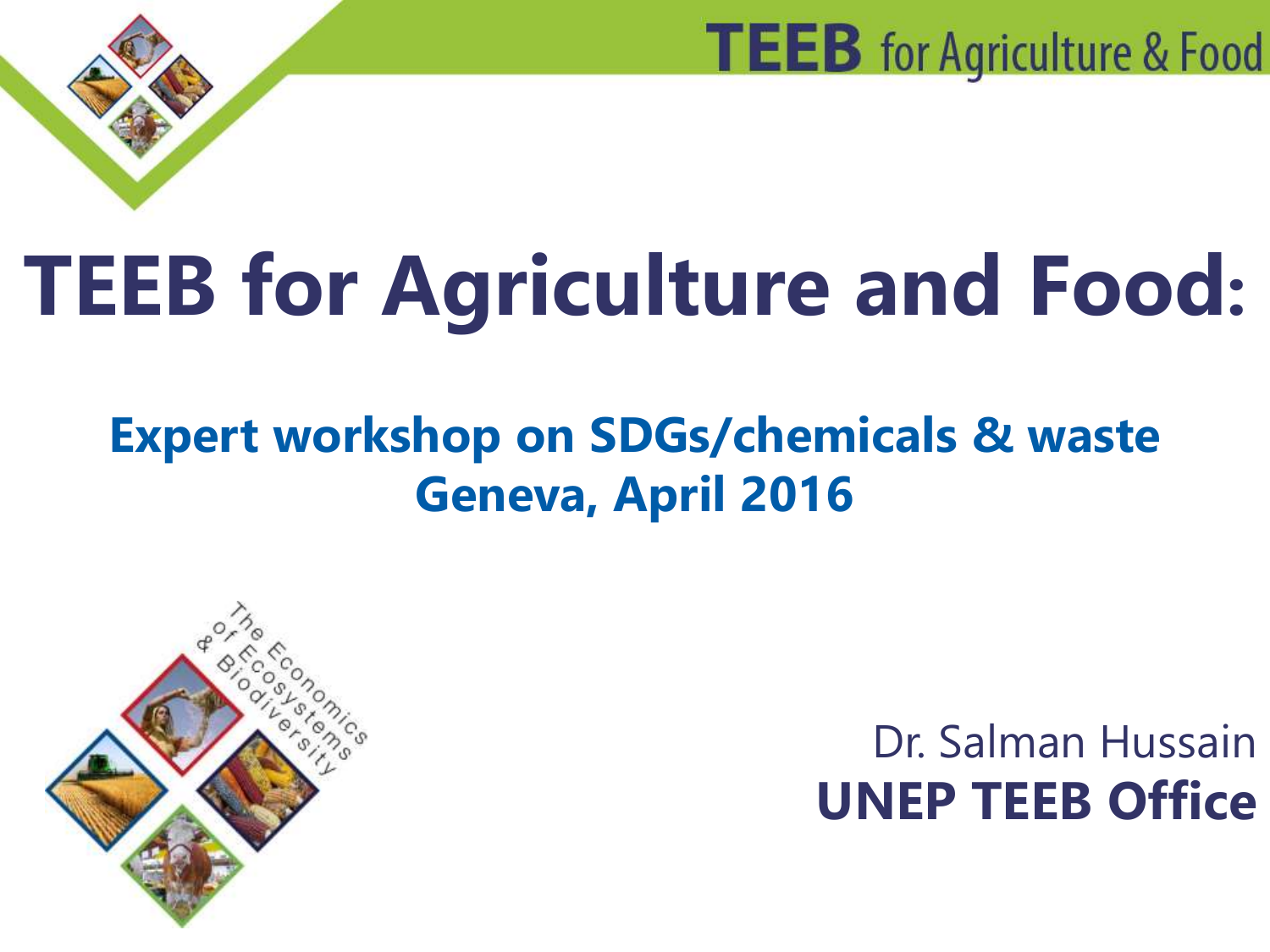#### **The 'eco-agri-food' system complex**

**HUMAN (economic & social) SYSTEMS** 

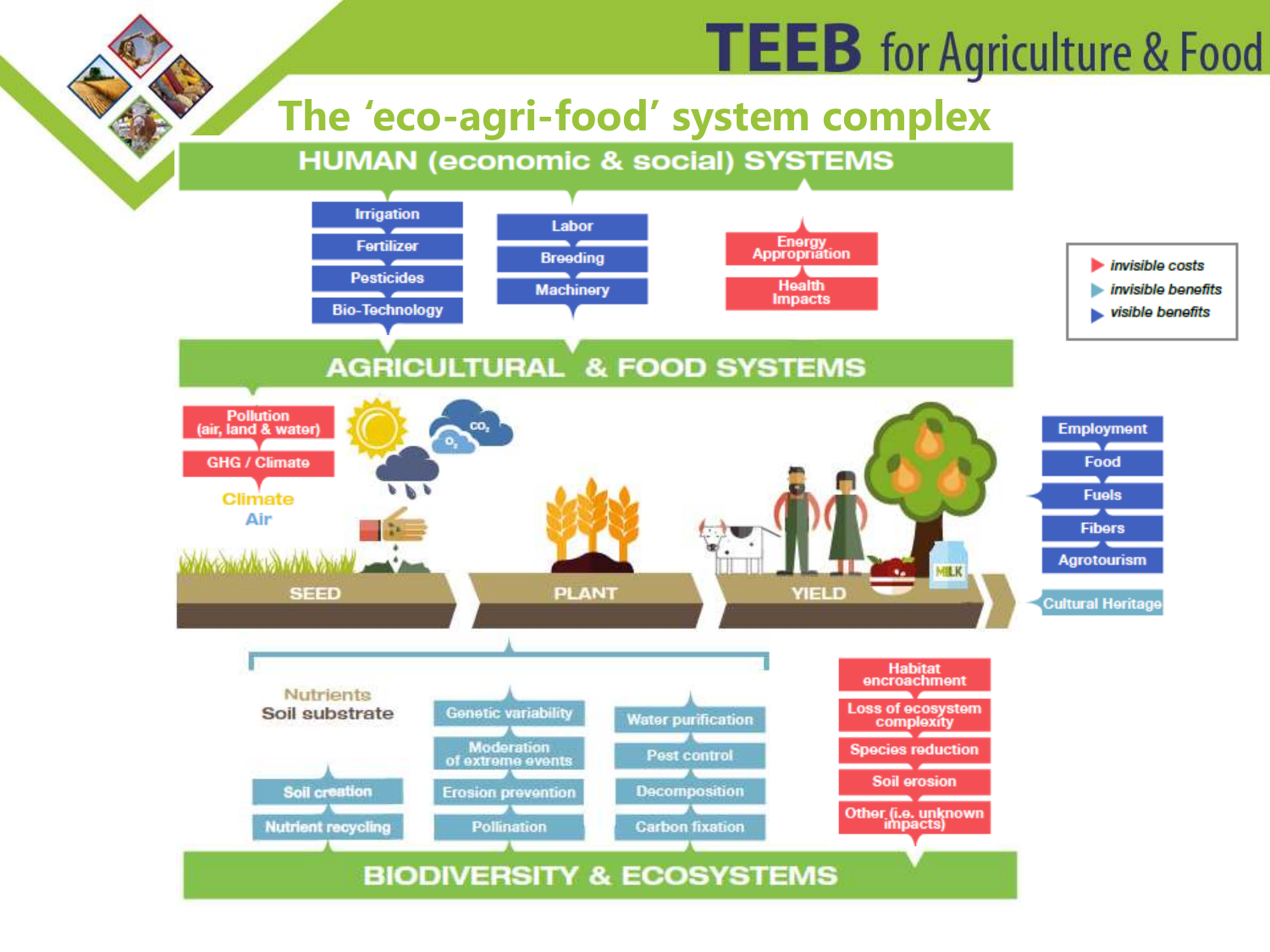## **TEEBAgriFood > SDGs**



END HUNGER, ACHIEVE FOOD SECURITY AND **IMPROVED NUTRITION AND PROMOTE SUSTAINABLE AGRICULTURE** 





PROTECT, RESTORE AND PROMOTE SUSTAINABLE USE OF TERRESTRIAL ECOSYSTEMS, SUSTAINABLY MANAGE FORESTS, COMBAT DESERTIFICATION, AND HALT AND REVERSE LAND DEGRADATION AND HALT **BIODIVERSITY LOSS** 



**SUSTAINABLE DEVELOPMENT GOALS** More at sustainabledevelopment.un.org/sdgsproposal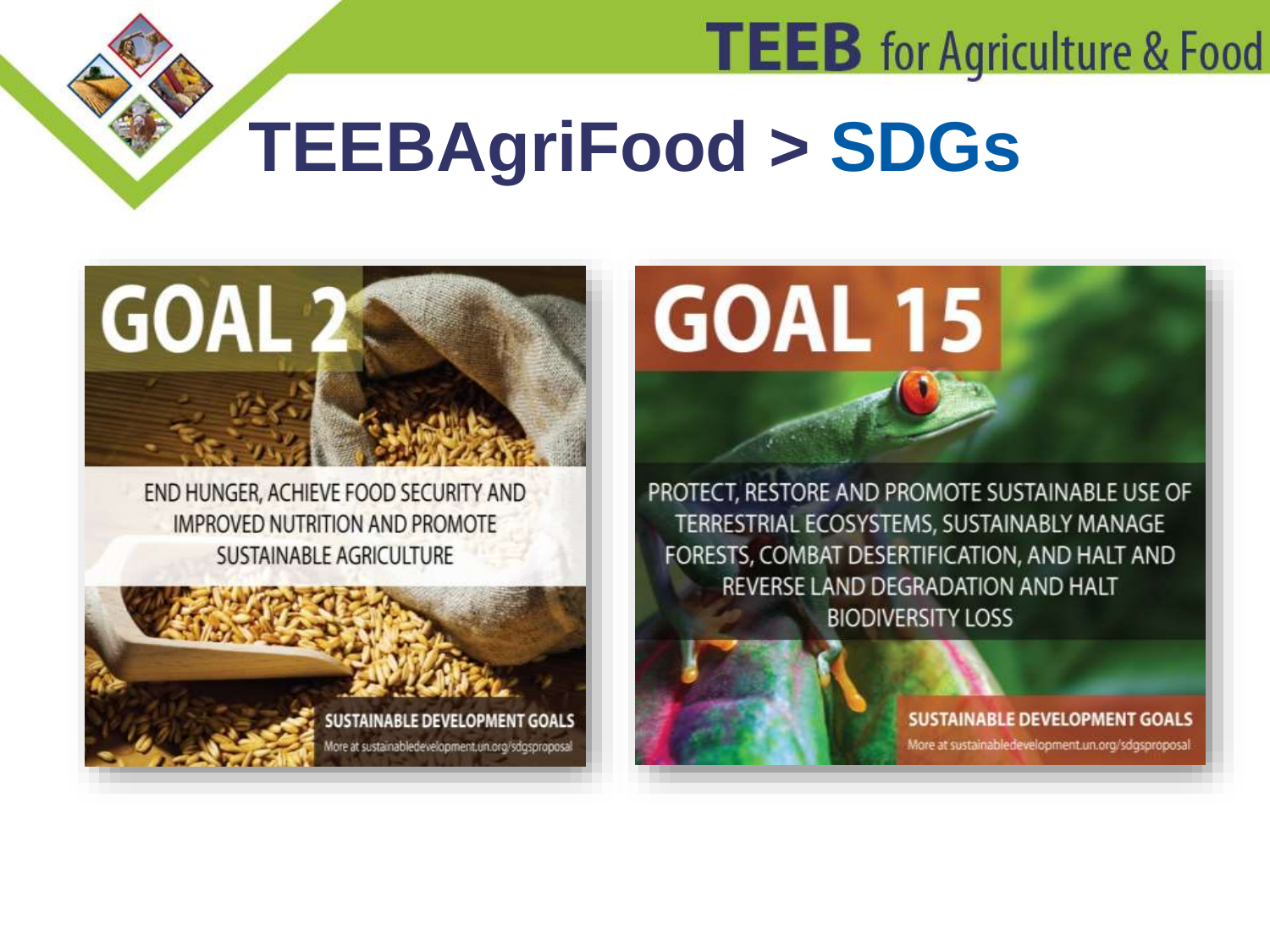### **Why is TEEBAgriFood focusing on health externalities?**

#### • **Annually, the world uses about 3 million tons of pesticides**

- an estimated 0.1% reach the target pests
- Environmental impacts can include widespread decline of birds, amphibians, and beneficial insect populations
- **Pesticides can also enter human bodies directly and through food chains**
	- traces of DDT, lindane and dieldrin in fish, eggs and vegetables still exceed the safe range in India
- **As many as 25 million agricultural workers worldwide experience unintentional pesticide poisonings each year**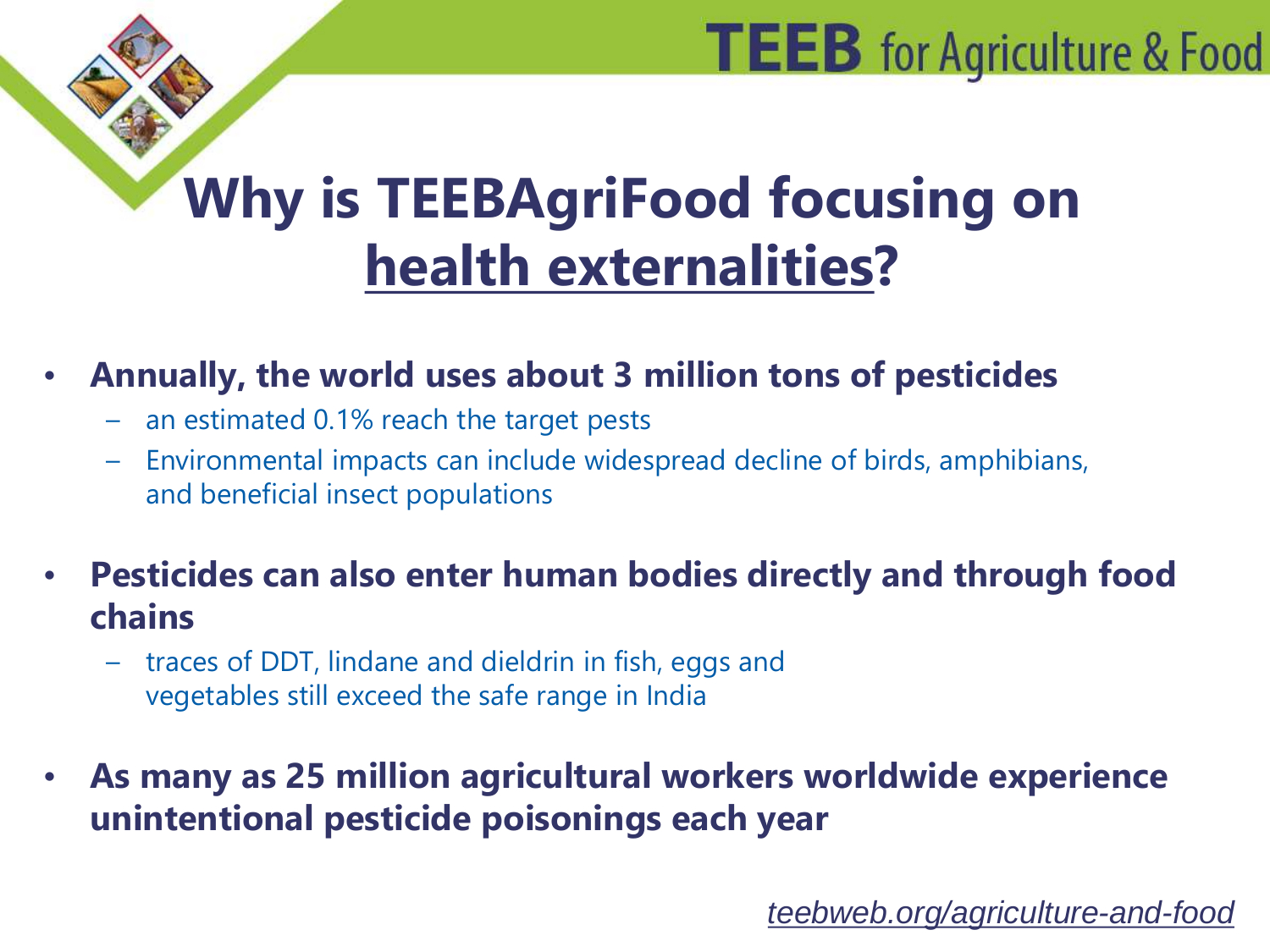### **How can TEEBAgriFood Provide Evidence at the health-ecosystem interface?**

#### **1. Individual sector studies to compare health impacts**

– Production processes *versus* production systems

**2. Food chain analysis: what policies can change dietary patterns and health outcomes?** 

- Strategic behavior: asymmetric and incomplete information and links to **food labelling**
- **Trade** agreements
- **Behavioral** economics 'nudging' behavioral change *versus* regulatory and pricing/market interventions

#### **3. The economic metric**

– **how to value changes** in health outcomes?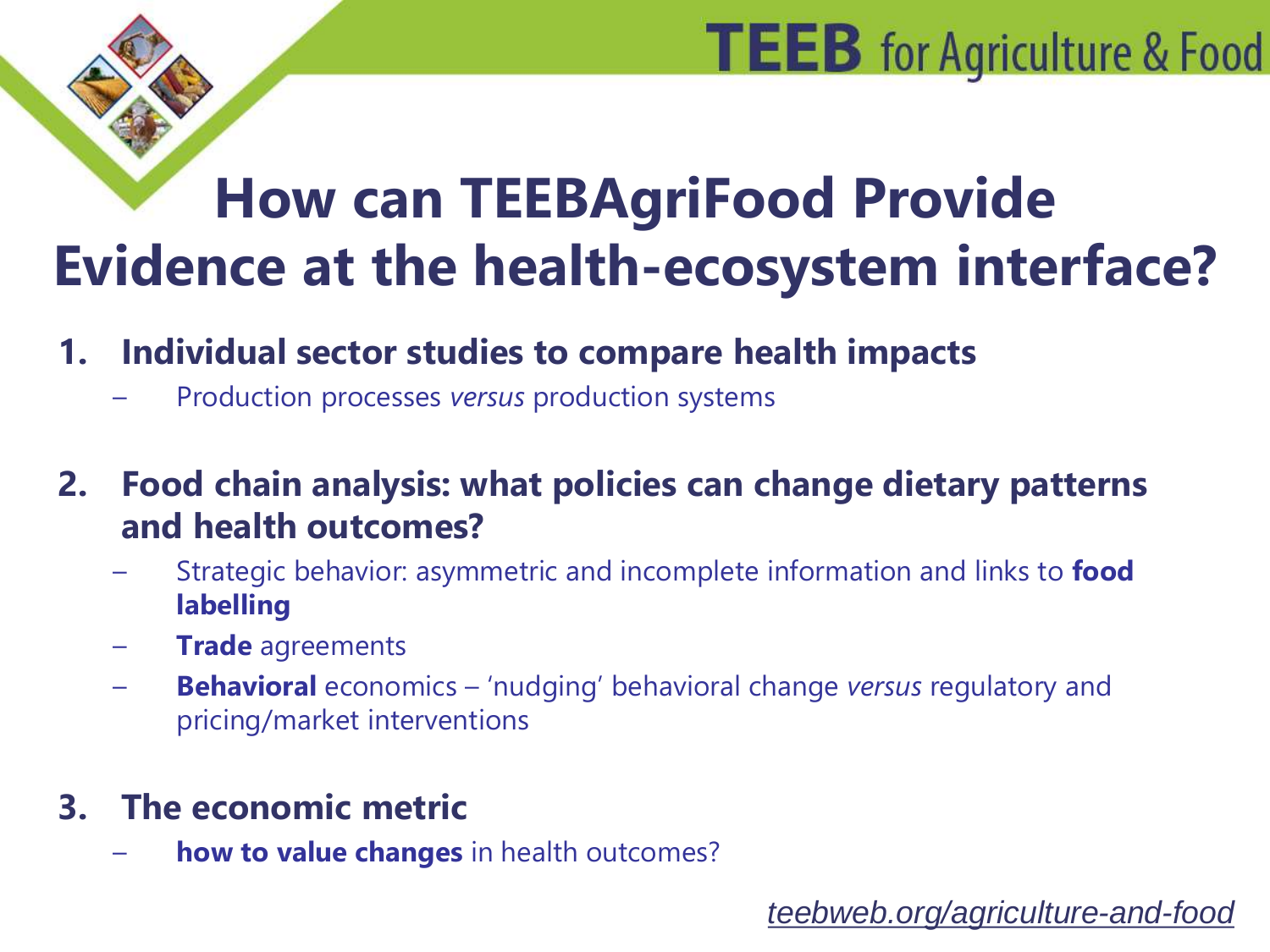## **Feeder Studies**

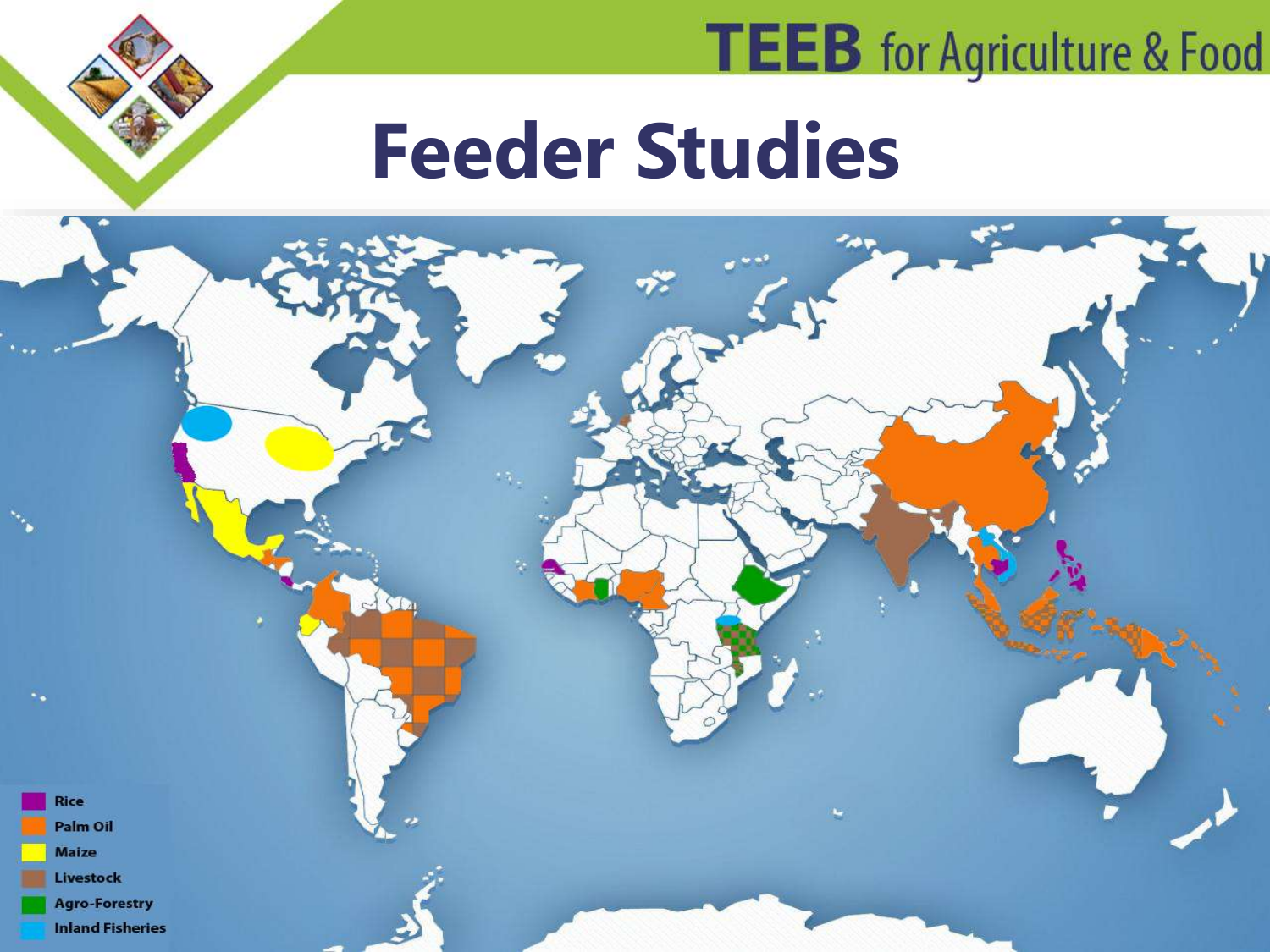### **Increasing rice yields vs Reducing water consumption**



#### *teebweb.org/agriculture-and-food*